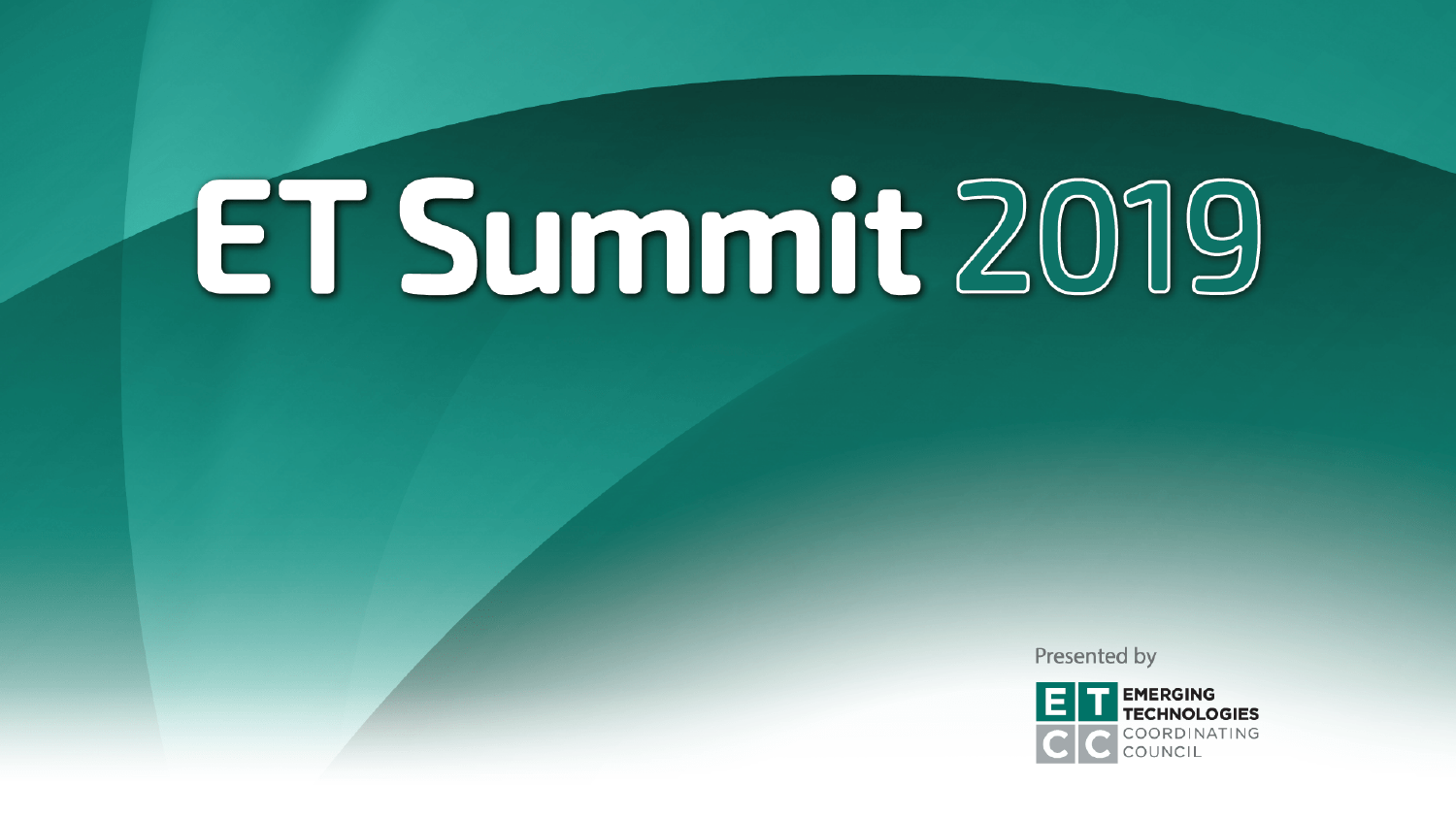

### **Advanced M&V Field Results and Research**

Jessica Granderson

Building Technology and Urban Systems Division Lawrence Berkeley Lab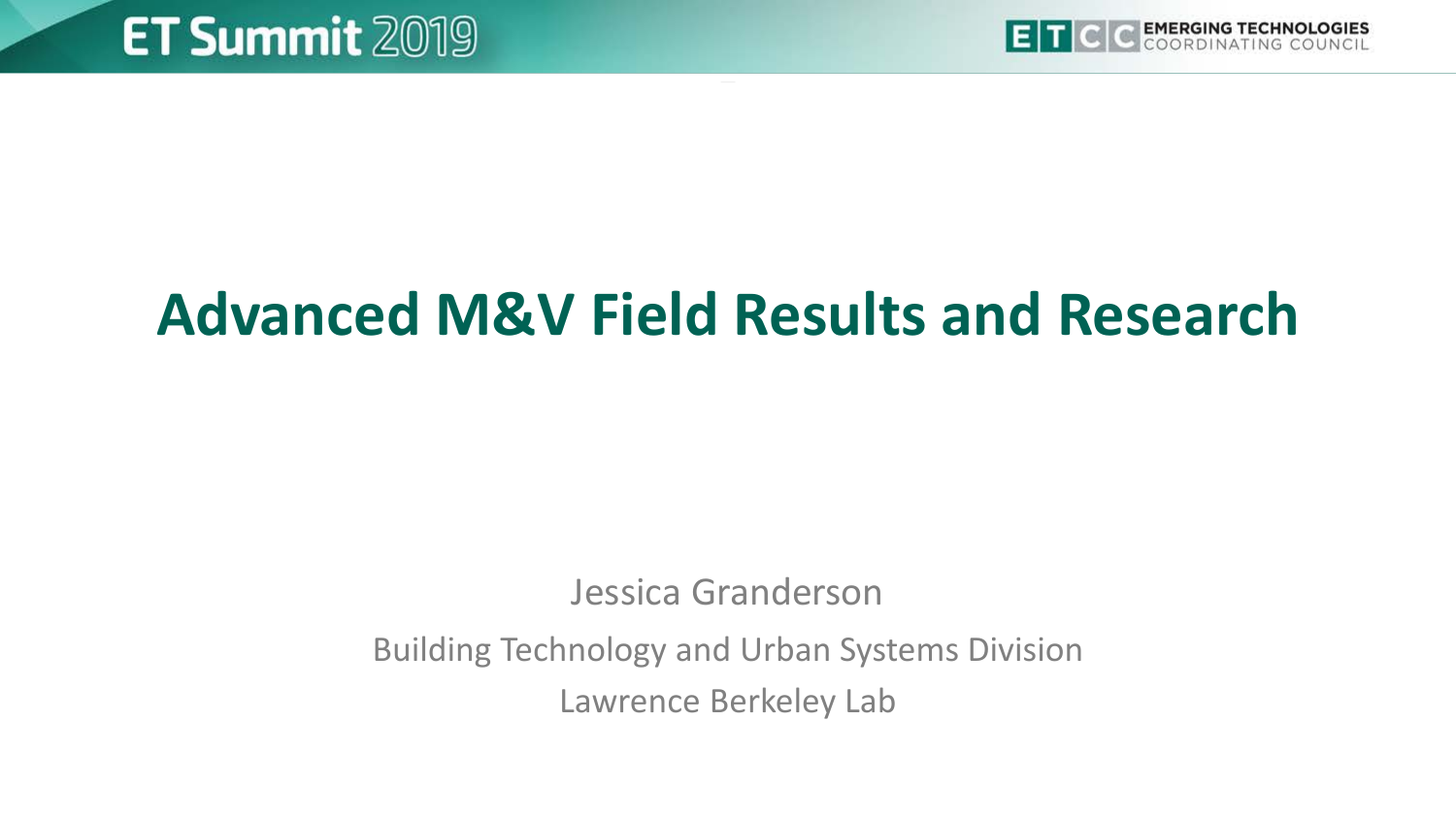#### **EMERGING TECHNOLOGIES**

### **ET Summit 2019**

#### **Overview**

- Lessons Learned From the Field Value of Early Feedback
- Non-routine Events Research
- Application of NMEC for Grid-level Hourly Savings Shapes

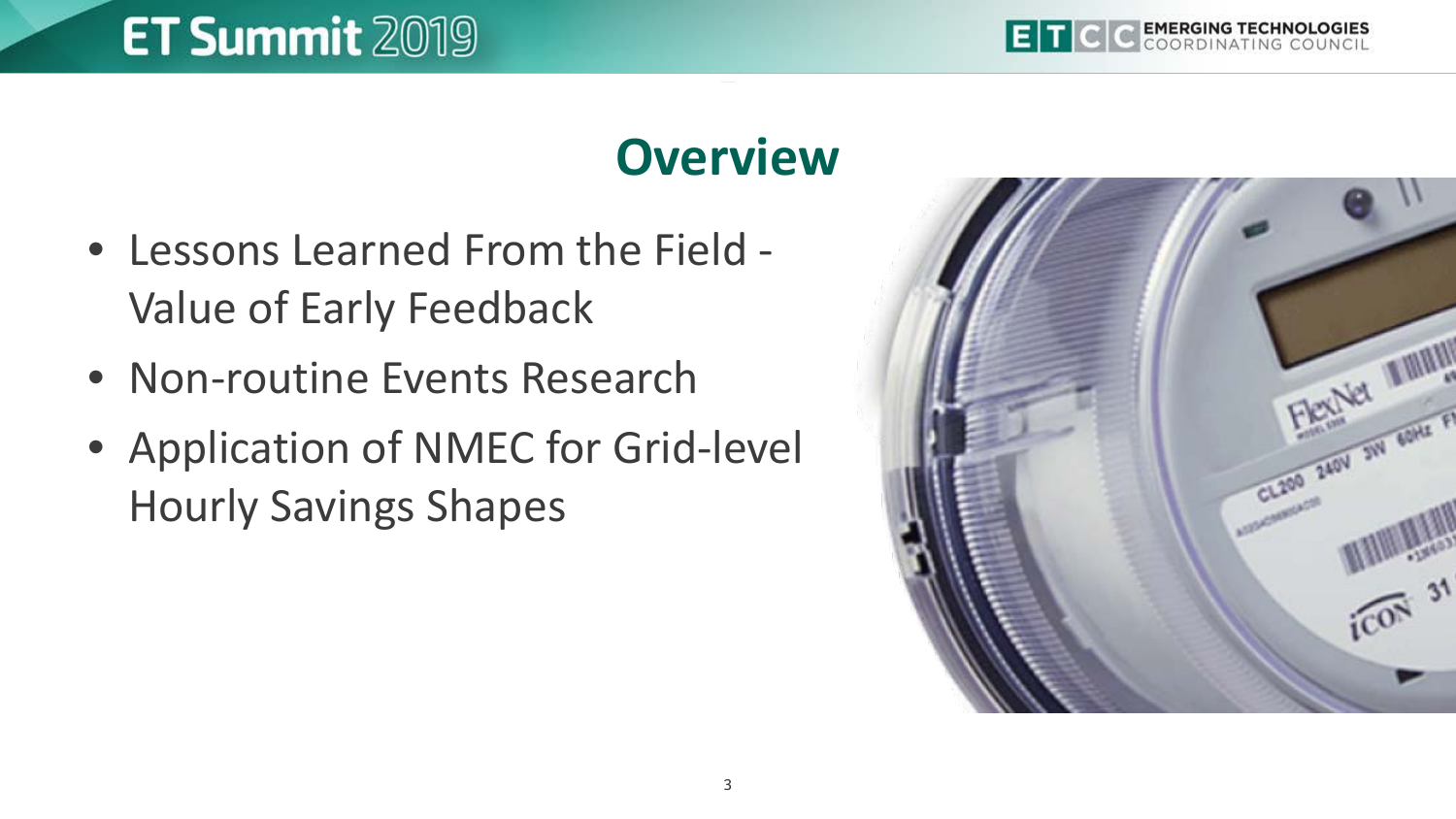#### **Value of early feedback on project performance**







Ability to identify underperforming projects and NREs within a few months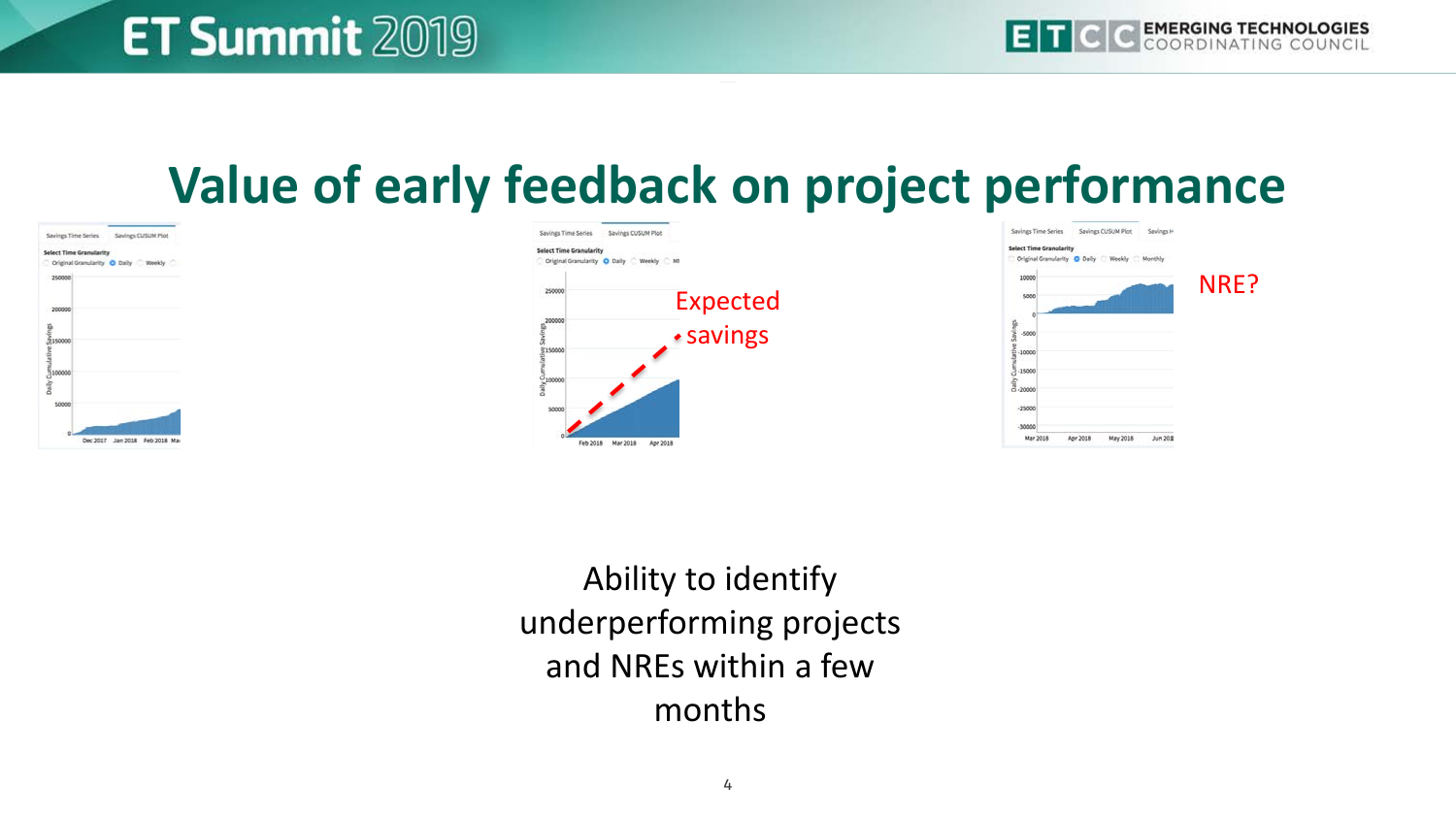#### **Value of early feedback on project performance**







**The Good The Odd The ??**

- $\bullet$   $\pm$ 20% vs. ex-ante
- 84% realization rate

- > 35% below ex-ante
- 55% realization rate

- $\bullet$  +253% to -184%
- 5% realization rate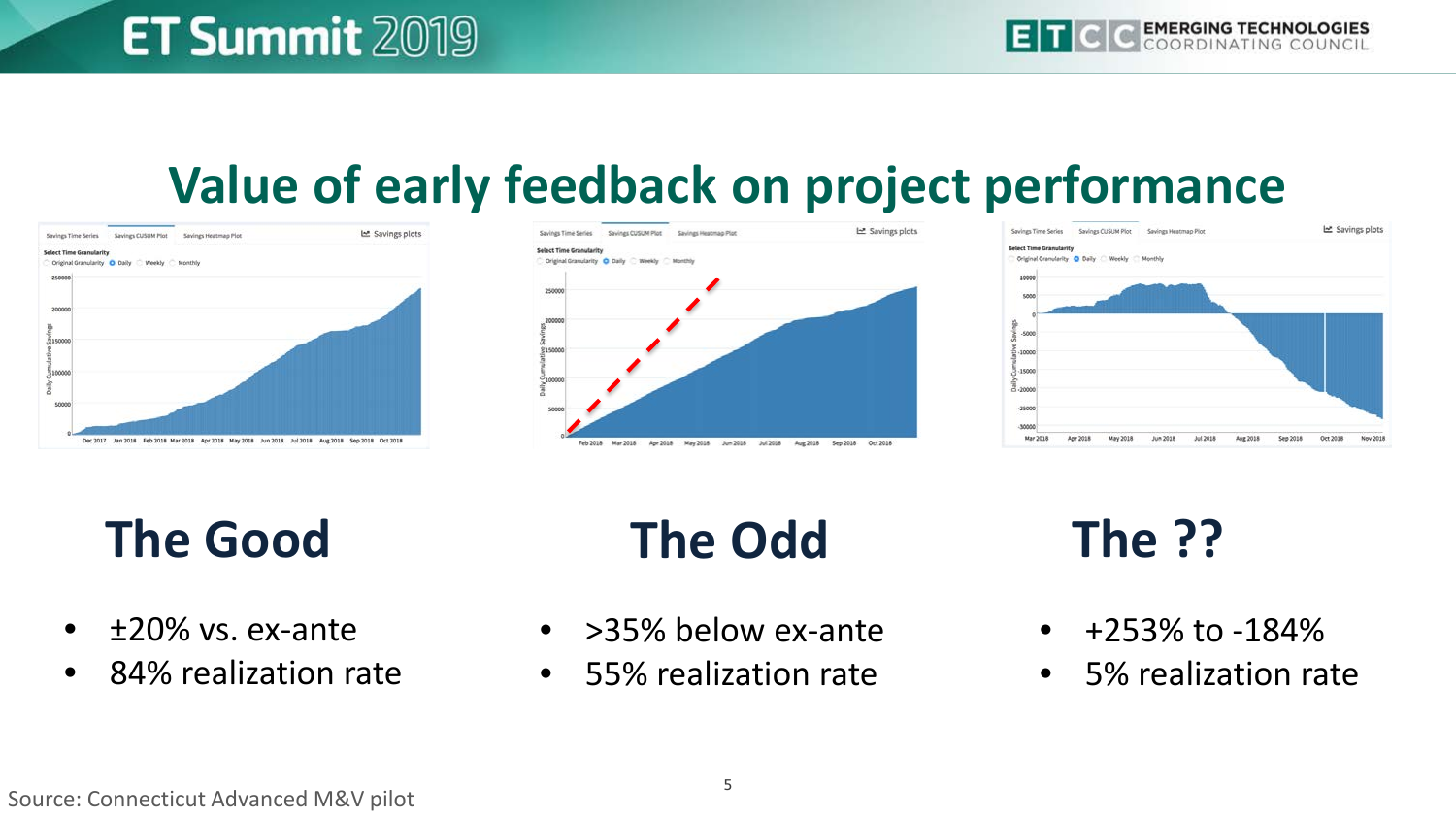

#### **NRE definition**

• NREs cause changes in consumption that are not related to the installed measures, or variables already normalized for

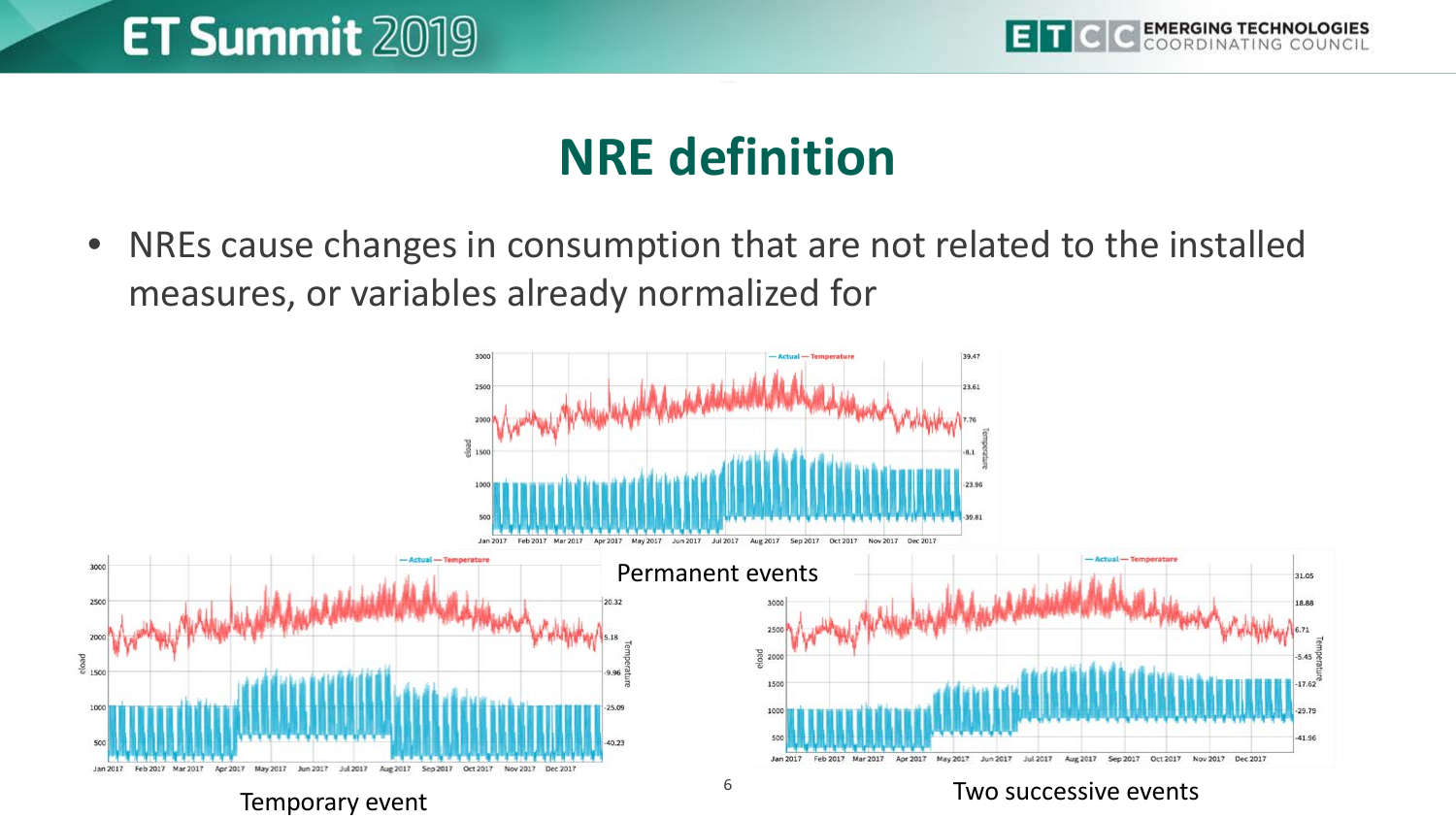

#### **Importance of NREs**

- Present potential risk to NMEC savings claims
	- Over/under estimating savings
	- Cost and uncertainty associated with making complex adjustments
- We have collective experience, but not comprehensive data/research to assess risk
	- How frequently do NREs occur (and what types)?
	- Magnitude of impact?
	- Impact of aggregation to mitigate risks?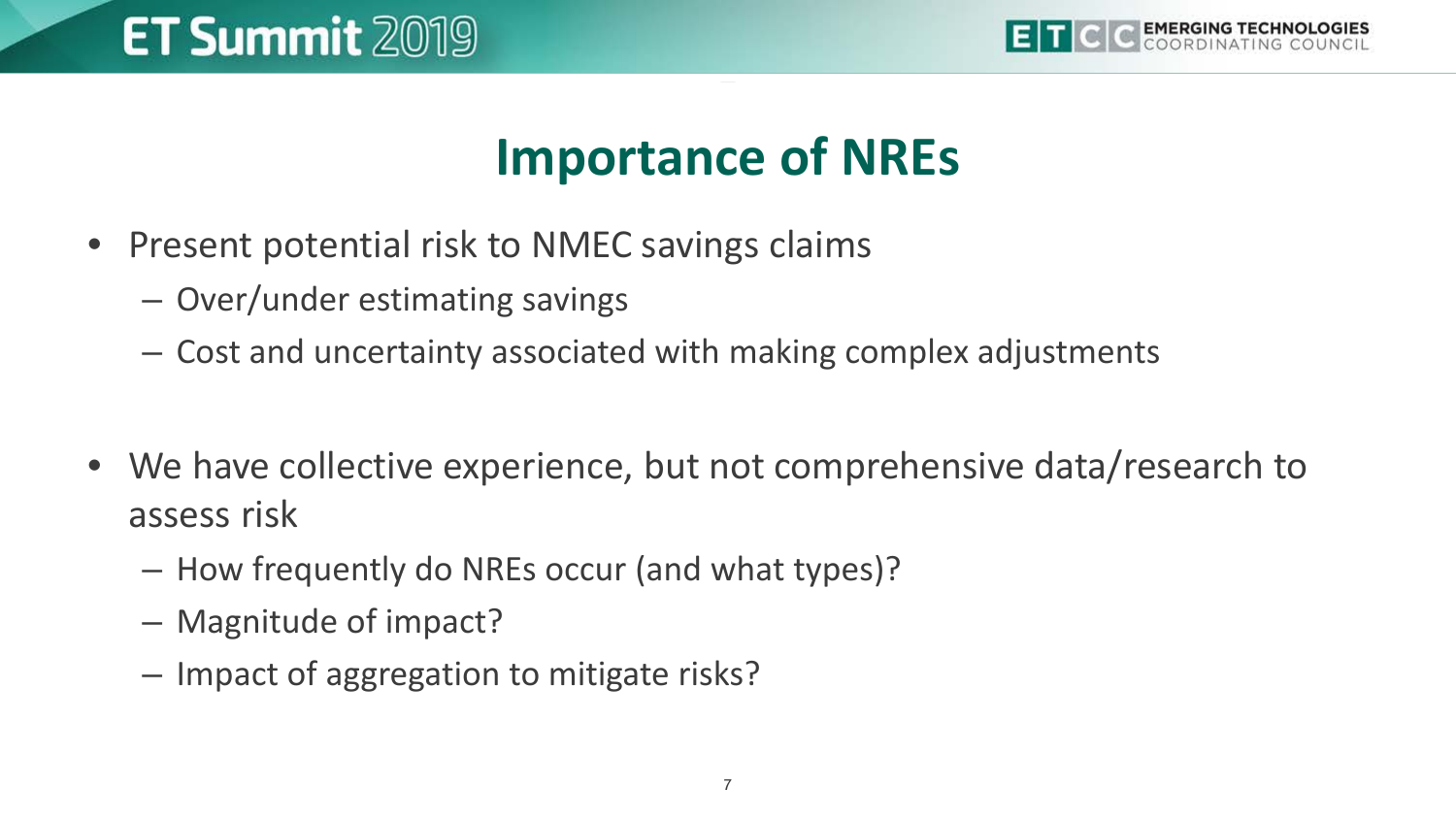

Looking for partners!

#### **Active research**

- Statistical analytics to flag/account for NREs using meter data
- Visualization methods also being explored
- Analysis of load profiles to bound frequency of occurrence

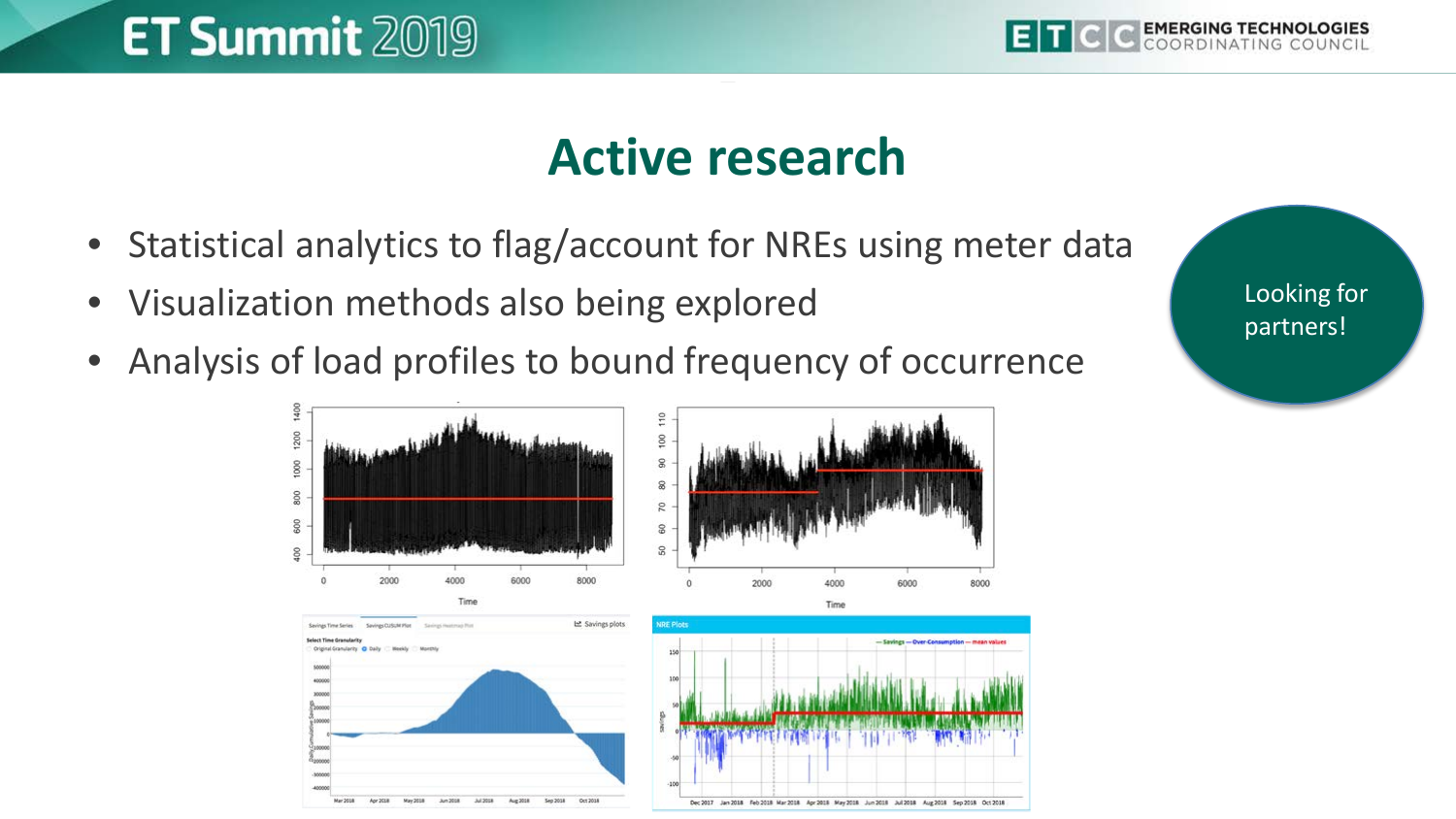#### **Hourly grid-level DSM savings shapes**



- Program participants ("EE")
- Non-program participants ("NonEE")
- Hourly baseline model for EE and for NonEE
- Baseline 2015, analysis period 2018
- Plotted % savings for each hour of day
	- Gray shaded portions indicate hours for which EE svgs "above noise of NonEE" comparison
	- Portfolio savings peak at 1PM, range ~7-17%

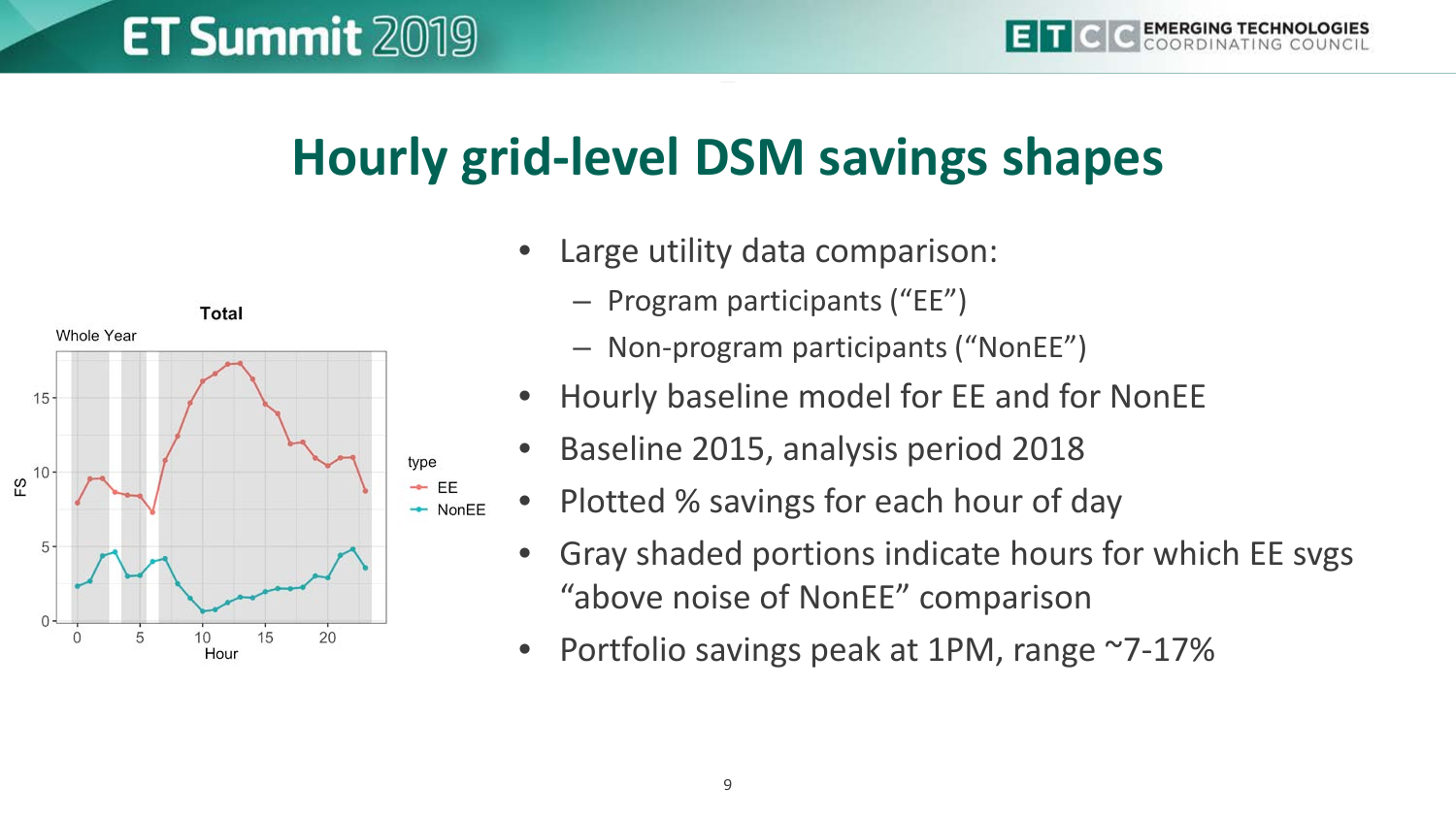#### **Hourly grid-level DSM savings shapes by season**



Plots shows impact by season; also looking at impacts at feeder and substation level



Looking for partners!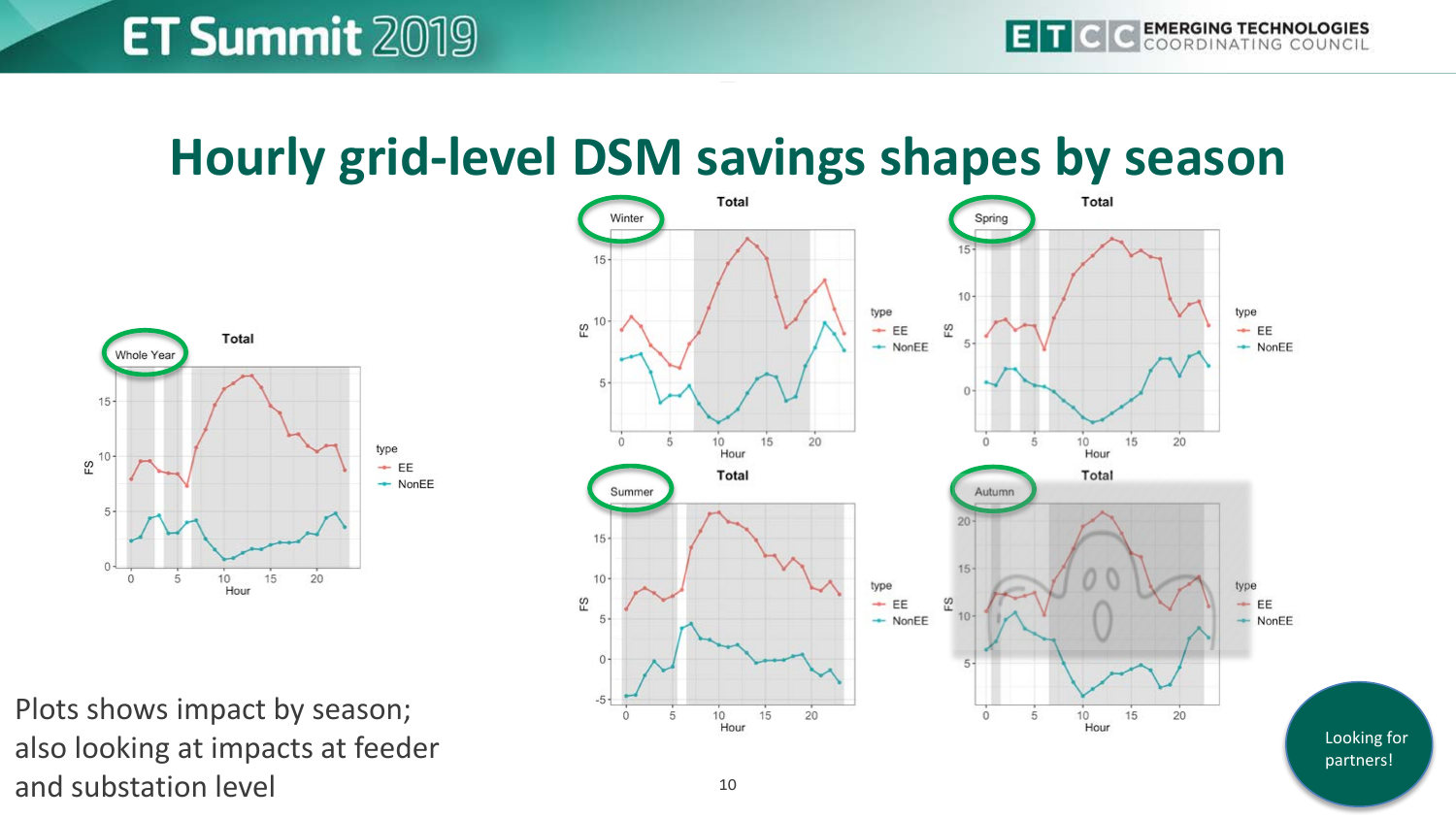

#### **Summary**

- NMEC methods provide new ability for early EE performance feedback
- Broad suite of tools and guidance exists, body of documented examples is increasing
- NRE not new to NMEC, best practice and research solutions exist, implementation questions remain, e.g., when are they big enough to investigate and adjust?
- NMEC providing additional insight to grid-level considerations of time- and locationbased savings, implications for NWA, 'duck curve' challenges